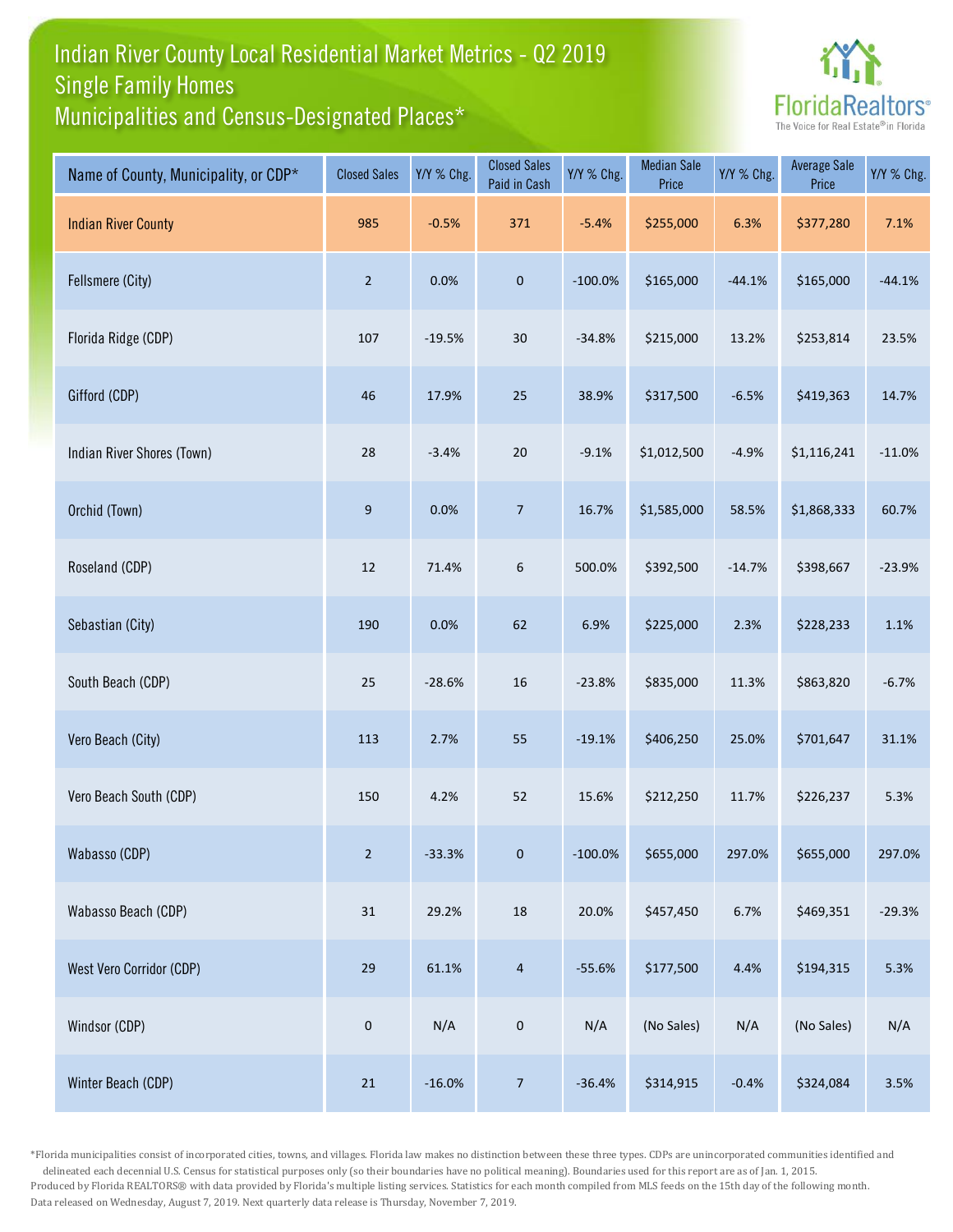## Indian River County Local Residential Market Metrics - Q2 2019 Municipalities and Census-Designated Places\* Single Family Homes



| Name of County, Municipality, or CDP* | <b>Dollar Volume</b> | Y/Y % Chg. | Pct. of Orig. List<br><b>Price Received</b> | Y/Y % Chg. | <b>Median Time to</b><br>Contract | Y/Y % Chg. | <b>New Listings</b> | Y/Y % Chg. |
|---------------------------------------|----------------------|------------|---------------------------------------------|------------|-----------------------------------|------------|---------------------|------------|
| <b>Indian River County</b>            | \$371.6 Million      | 6.5%       | 95.0%                                       | $-0.7%$    | 55 Days                           | 19.6%      | 1,079               | $-3.6%$    |
| Fellsmere (City)                      | \$330,000            | $-44.1%$   | 91.2%                                       | $-6.3%$    | 51 Days                           | $-10.5%$   | $\mathbf{1}$        | $-85.7%$   |
| Florida Ridge (CDP)                   | \$27.2 Million       | $-0.6%$    | 95.7%                                       | $-1.0%$    | 49 Days                           | 69.0%      | 136                 | $-9.9%$    |
| Gifford (CDP)                         | \$19.3 Million       | 35.3%      | 95.2%                                       | 0.6%       | 54 Days                           | $-12.9%$   | 31                  | $-22.5%$   |
| Indian River Shores (Town)            | \$31.3 Million       | $-14.0%$   | 91.0%                                       | $-1.2%$    | 258 Days                          | 160.6%     | 17                  | $-26.1%$   |
| Orchid (Town)                         | \$16.8 Million       | 60.7%      | 91.0%                                       | $-2.3%$    | 147 Days                          | $-50.5%$   | $\overline{2}$      | 0.0%       |
| Roseland (CDP)                        | \$4.8 Million        | 30.4%      | 94.6%                                       | 1.8%       | 89 Days                           | 107.0%     | $\overline{7}$      | $-30.0%$   |
| Sebastian (City)                      | \$43.4 Million       | 1.1%       | 96.3%                                       | 0.0%       | 44 Days                           | 0.0%       | 255                 | 2.4%       |
| South Beach (CDP)                     | \$21.6 Million       | $-33.4%$   | 92.1%                                       | $-0.5%$    | 83 Days                           | $-21.7%$   | 18                  | $-18.2%$   |
| Vero Beach (City)                     | \$79.3 Million       | 34.7%      | 92.8%                                       | $-0.7%$    | 61 Days                           | $-11.6%$   | 111                 | 14.4%      |
| Vero Beach South (CDP)                | \$33.9 Million       | 9.7%       | 95.3%                                       | $-1.4%$    | 36 Days                           | 16.1%      | 152                 | $-6.2%$    |
| Wabasso (CDP)                         | \$1.3 Million        | 164.6%     | 94.1%                                       | 2.6%       | 239 Days                          | 397.9%     | 4                   | $-20.0%$   |
| Wabasso Beach (CDP)                   | \$14.5 Million       | $-8.7%$    | 91.9%                                       | $-3.3%$    | 153 Days                          | 48.5%      | 20                  | $-31.0%$   |
| West Vero Corridor (CDP)              | \$5.6 Million        | 69.6%      | 96.8%                                       | $-0.5%$    | 55 Days                           | 266.7%     | 39                  | 69.6%      |
| Windsor (CDP)                         | (No Sales)           | N/A        | (No Sales)                                  | N/A        | (No Sales)                        | N/A        | $\pmb{0}$           | N/A        |
| Winter Beach (CDP)                    | \$6.8 Million        | $-13.1%$   | 96.0%                                       | 4.5%       | 143 Days                          | 66.3%      | 26                  | $-7.1%$    |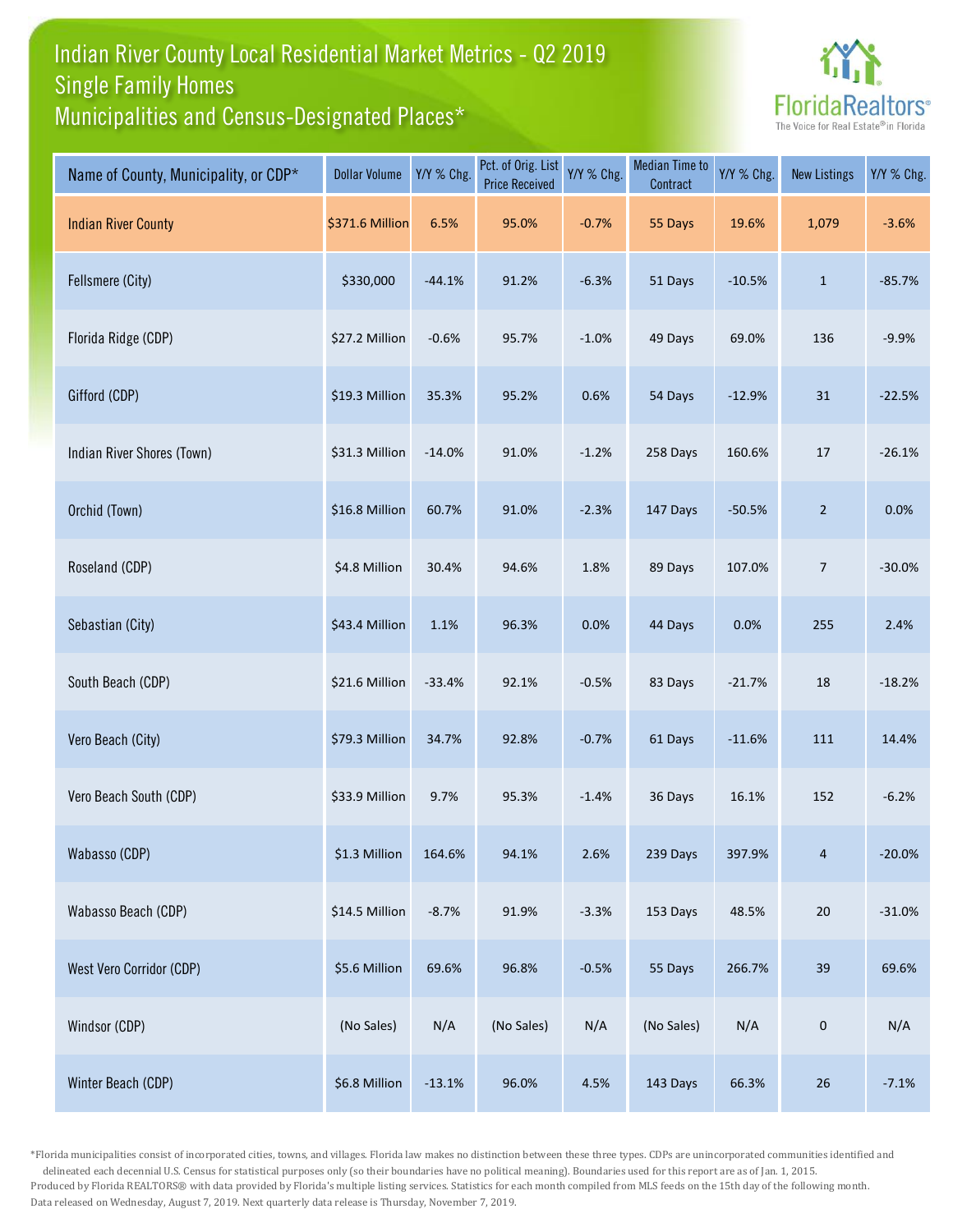## Indian River County Local Residential Market Metrics - Q2 2019 Municipalities and Census-Designated Places\* Single Family Homes



| Name of County, Municipality, or CDP* | <b>New Pending</b><br><b>Sales</b> | Y/Y % Chg. | Pending<br>Inventory | Y/Y % Chg. | <b>Active Inventory</b> | Y/Y % Chg. | <b>Months Supply</b><br>of Inventory | Y/Y % Chg. |
|---------------------------------------|------------------------------------|------------|----------------------|------------|-------------------------|------------|--------------------------------------|------------|
| <b>Indian River County</b>            | 1,049                              | 2.3%       | 540                  | 17.9%      | 1,391                   | 6.4%       | 5.3                                  | 8.2%       |
| Fellsmere (City)                      | $\pmb{0}$                          | $-100.0\%$ | $\mathbf 1$          | $-50.0%$   | $\overline{\mathbf{3}}$ | $-40.0%$   | 2.8                                  | $-49.1%$   |
| Florida Ridge (CDP)                   | 133                                | $-7.6%$    | 64                   | 14.3%      | 133                     | 12.7%      | $4.1\,$                              | 20.6%      |
| Gifford (CDP)                         | 36                                 | 9.1%       | $26\,$               | 30.0%      | 106                     | 9.3%       | 8.0                                  | $-14.9%$   |
| Indian River Shores (Town)            | $22\,$                             | 4.8%       | 13                   | $-7.1%$    | 72                      | 0.0%       | 13.3                                 | 18.8%      |
| Orchid (Town)                         | $\overline{5}$                     | 25.0%      | 3                    | $-25.0%$   | 23                      | $-39.5%$   | 12.5                                 | $-64.4%$   |
| Roseland (CDP)                        | 12                                 | 100.0%     | $\boldsymbol{6}$     | 500.0%     | $18\,$                  | 0.0%       | 10.3                                 | $-4.6%$    |
| Sebastian (City)                      | 243                                | 8.0%       | 124                  | 31.9%      | 191                     | 6.1%       | 3.7                                  | 5.7%       |
| South Beach (CDP)                     | 24                                 | $-20.0%$   | 15                   | 25.0%      | 69                      | $-8.0%$    | 10.3                                 | 14.4%      |
| Vero Beach (City)                     | 103                                | 7.3%       | 48                   | 11.6%      | 179                     | 4.7%       | 6.3                                  | 5.0%       |
| Vero Beach South (CDP)                | 154                                | 11.6%      | 57                   | $-13.6%$   | 145                     | 20.8%      | $3.7$                                | 27.6%      |
| Wabasso (CDP)                         | $\mathbf{1}$                       | $-80.0%$   | $\mathbf{0}$         | $-100.0\%$ | $6\overline{6}$         | $-14.3%$   | $12.0$                               | 42.9%      |
| Wabasso Beach (CDP)                   | $17\,$                             | $-10.5%$   | $9\,$                | 0.0%       | 47                      | $-13.0%$   | $8.1\,$                              | $-21.4%$   |
| West Vero Corridor (CDP)              | $40\,$                             | 122.2%     | 31                   | 244.4%     | 36                      | 176.9%     | $5.0$                                | 100.0%     |
| Windsor (CDP)                         | $\mathbf 0$                        | N/A        | $\pmb{0}$            | N/A        | $\boldsymbol{9}$        | 200.0%     | $0.0\,$                              | $-100.0%$  |
| Winter Beach (CDP)                    | 31                                 | 29.2%      | $17\,$               | 112.5%     | $41\,$                  | $-4.7%$    | $6.4\,$                              | 6.7%       |